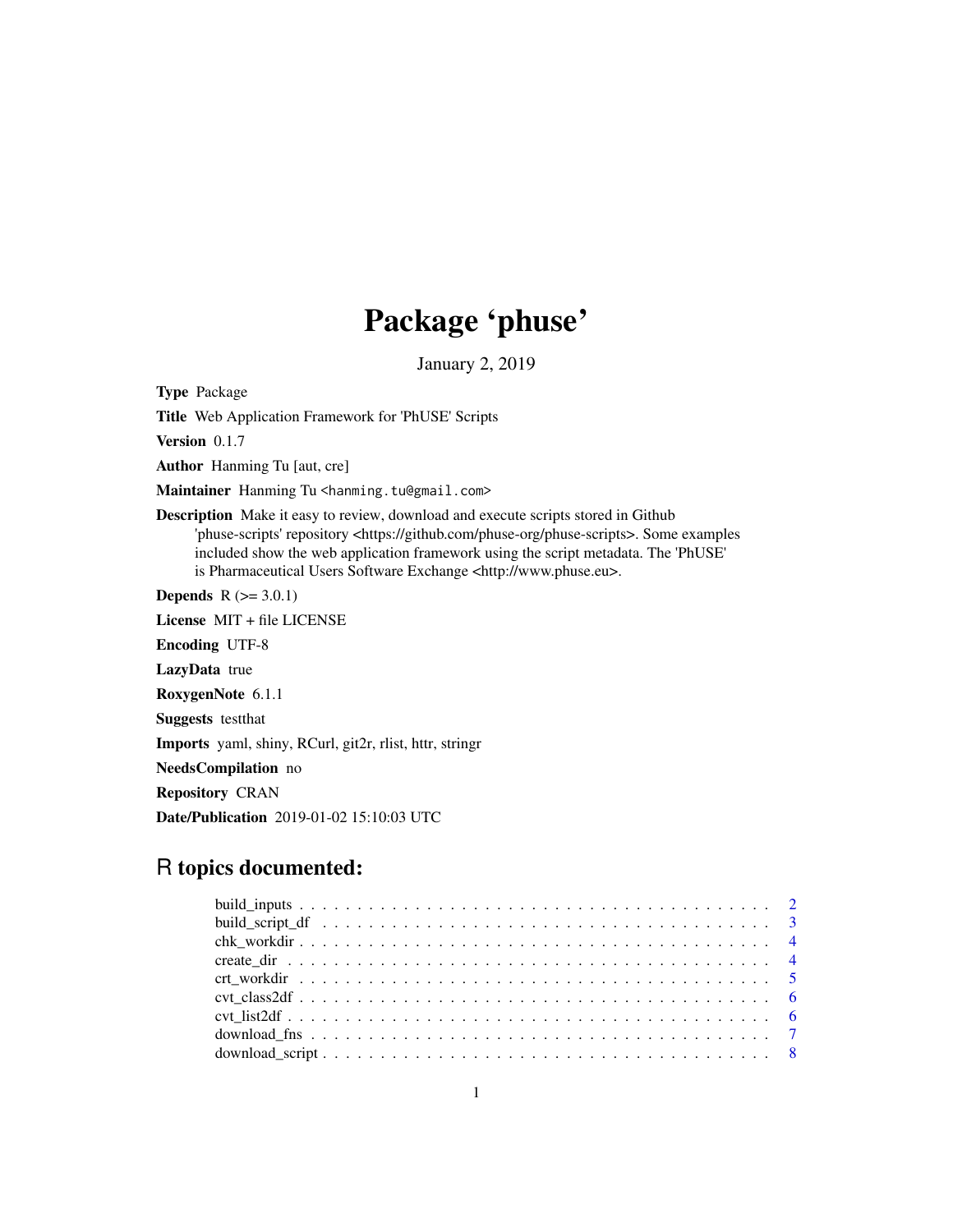# <span id="page-1-0"></span>2 build\_inputs

| Index | 20 |
|-------|----|
|       |    |
|       |    |
|       |    |
|       |    |
|       |    |
|       |    |
|       |    |
|       |    |
|       |    |
|       |    |
|       |    |
|       |    |
|       |    |
|       |    |

build\_inputs *Build Inputs from Script Metadata for Phuse Web Framework*

# Description

Build R shiny code for Phuse Web Apps

#### Usage

build\_inputs(fn = NULL)

# Arguments

fn a file name or URL pointing to script metadata file

#### Value

R shiny code for providing inputs to the script

#### Author(s)

Hanming Tu

#### Examples

```
## Not run:
  a <- "https://github.com/phuse-org/phuse-scripts/raw/master"
  b <- "development/R/scripts"
  c <- "Draw_Dist2_R.yml"
  f1 <- paste(a, b, c, sep = '/')
  r1 <- build_inputs(f1)
```
## End(Not run)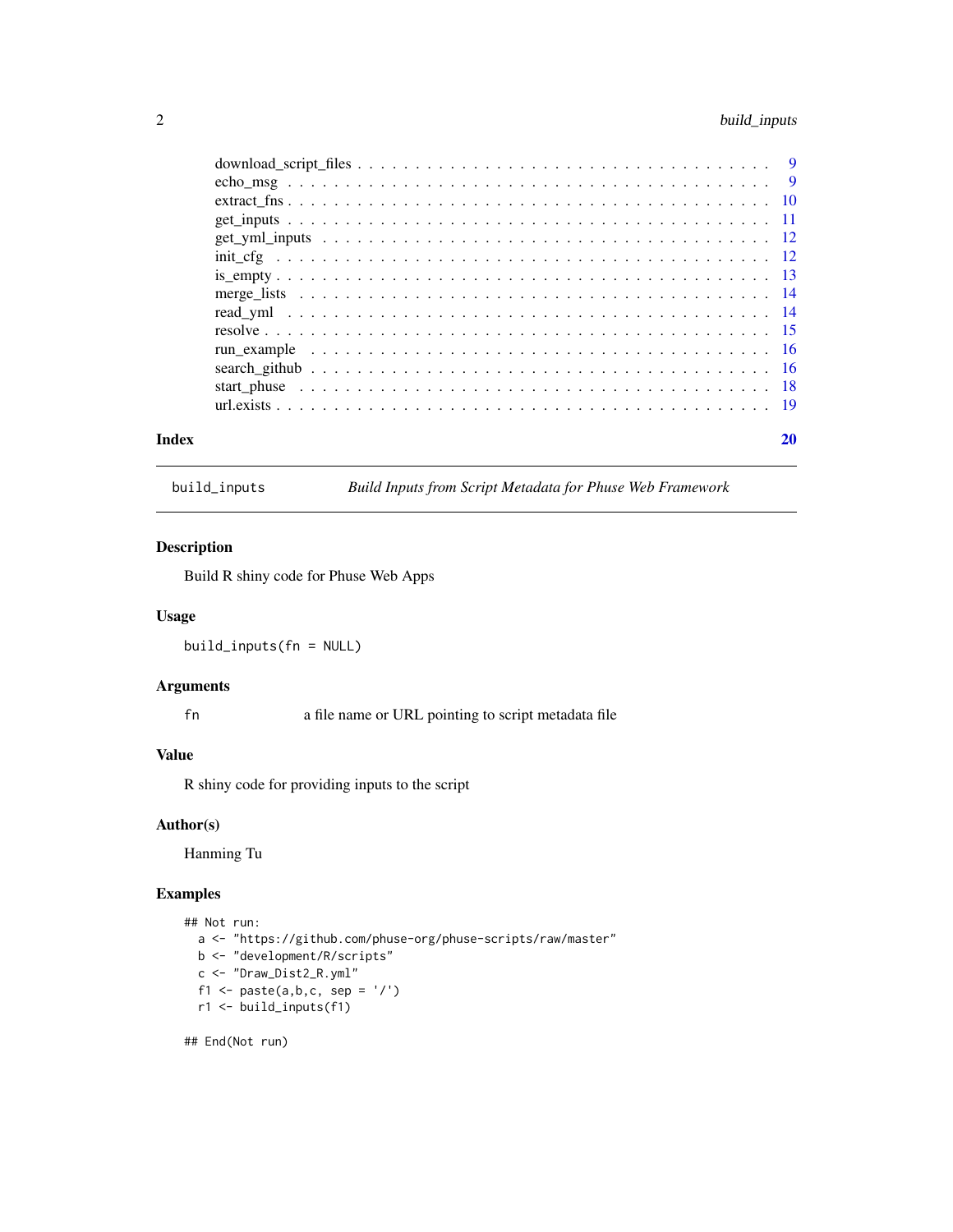<span id="page-2-0"></span>build\_script\_df *Build Script Index Dataset*

#### Description

Grep all the YML files, parse the metadata and build a data frame containing key metadata tags.

#### Usage

```
build_script_df(repo_url = "https://github.com/phuse-org/phuse-scripts.git",
repo_base = "https://github.com/phuse-org/phuse-scripts/raw/master",
repo_dir = NULL, work_dir = NULL, output_fn = NULL,
days_to_update = 7, fn_only = FALSE, upd_opt = NULL)
```
#### Arguments

| repo_url       | a URL for a remote repository and default to 'https://github.com/phuse-org/phuse-<br>scripts.git'                                |
|----------------|----------------------------------------------------------------------------------------------------------------------------------|
| repo_base      | a URL for repository base folder; default to "https://github.com/phuse-org/phuse-<br>scripts/raw/master"                         |
| repo_dir       | a local directory to host the repository; default to work_dir from crt_workdir if<br>not specified                               |
| work dir       | a local directory to host the files containing a list of YML files; default to tem-<br>pdir()/myRepo                             |
| output_fn      | a CSV file name for outputing a list of YML files; default to "repo_name_yml.csv                                                 |
| days_to_update | number of days before the output_fn is updated; default to 7 days. Set it to a<br>negative number make it to update immediately. |
| fn_only        | return file name only; default to FALSE                                                                                          |
| upd_opt        | update option: File Repo Both                                                                                                    |

#### Value

a data frame containing a list of script metadata

#### Author(s)

Hanming Tu

```
## Not run:
  r1 <- build_script_df()
  r2 <- build_script_df(upd_opt = "file")
  r3 <- build_script_df(upd_opt = "repo")
  r4 <- build_script_df(upd_opt = "both")
```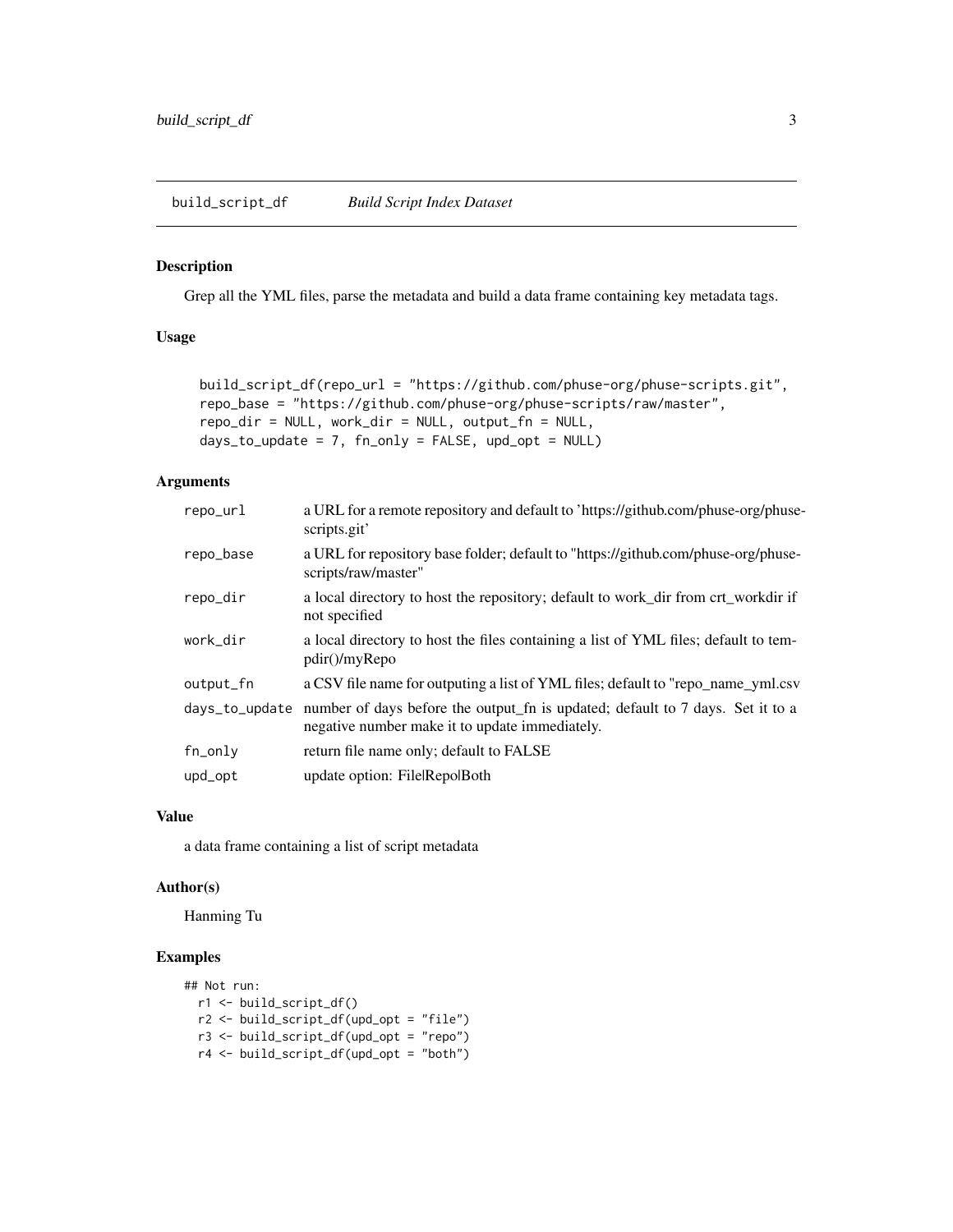<span id="page-3-0"></span>## End(Not run)

chk\_workdir *Verify work directory*

# Description

Verify if the dir is the work directory

# Usage

```
chk_workdir(dir, top_dir = NULL, sub_dir = "myRepo")
```
# Arguments

| dir     | a work directory; default to '/Users/user for Mac; "c:/tmp" for Windows        |
|---------|--------------------------------------------------------------------------------|
| top_dir | a top or root directory; default to '/Users/user for Mac or getwd for other OS |
| sub dir | a sub directory                                                                |

#### Value

TRUE or FALSE

#### Author(s)

Hanming Tu

# Examples

 $f1 \leftarrow tempdir()$ r1 <- chk\_workdir(f1)

create\_dir *Create a directory*

# Description

create a directory

#### Usage

create\_dir(r\_dir, s\_dir = NULL)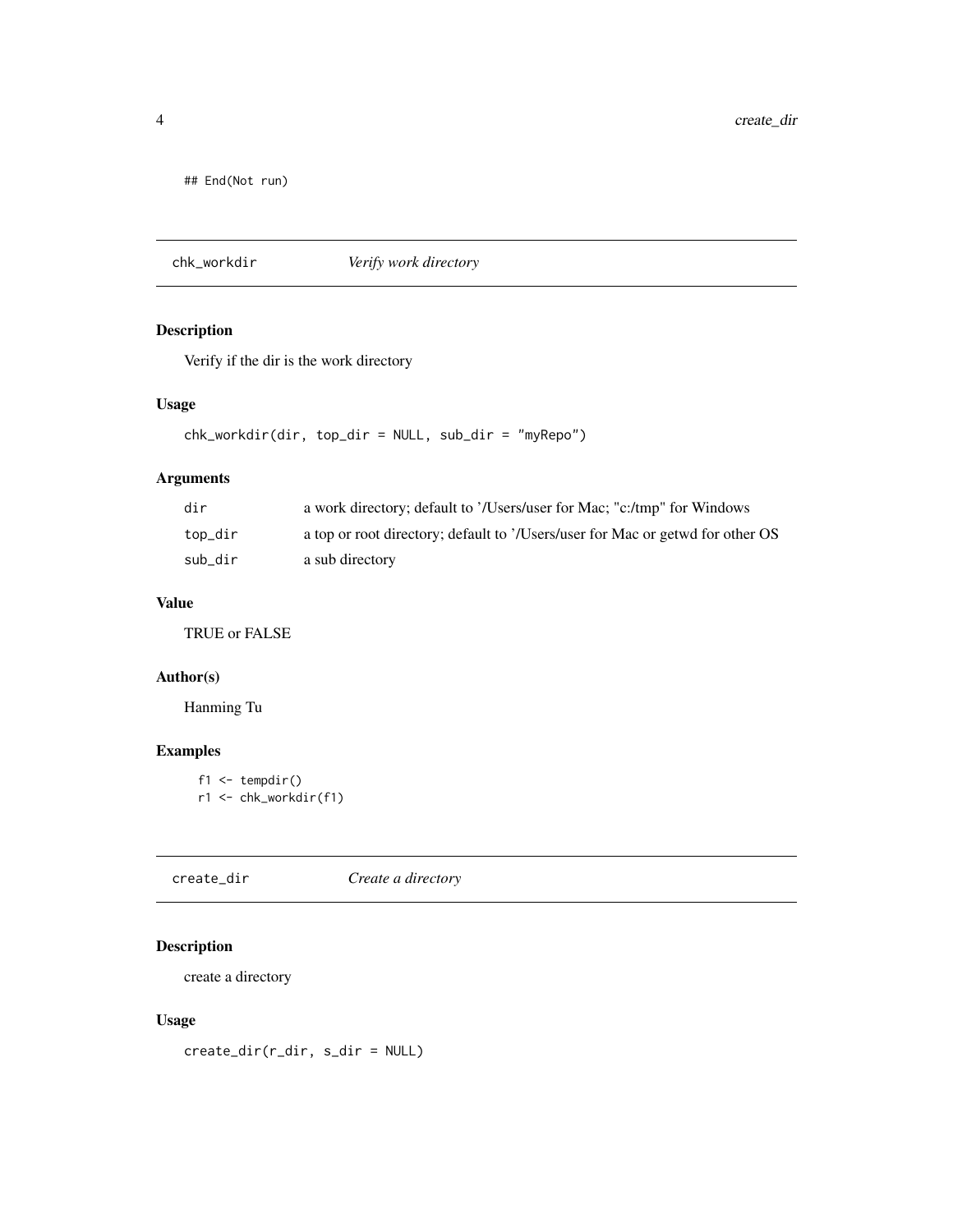# <span id="page-4-0"></span>crt\_workdir 5

# Arguments

| r dir | root directory |
|-------|----------------|
| s dir | sub directory  |

# Value

directory name

#### Author(s)

Hanming Tu

# Examples

```
## Not run:
  s1 <- tempdir()
 s2 <- "myRepo"
  # create dir /{s1}/myRepo if it does not exist
  d1 <- create_dir(s1, s2)
```
## End(Not run)

crt\_workdir *Create work directory*

# Description

define and create a work directory.

# Usage

```
crt_workdir(top_dir = NULL, sub_dir = "myRepo", to_crt_dir = TRUE)
```
# Arguments

| top_dir    | a top or root directory; default to '/Users/user for Mac or getwd for other OS |
|------------|--------------------------------------------------------------------------------|
| sub dir    | a sub directory                                                                |
| to crt dir | whether to create the dir; default to TRUE. If FALSE, just return the dir name |

#### Value

the created directory

# Author(s)

Hanming Tu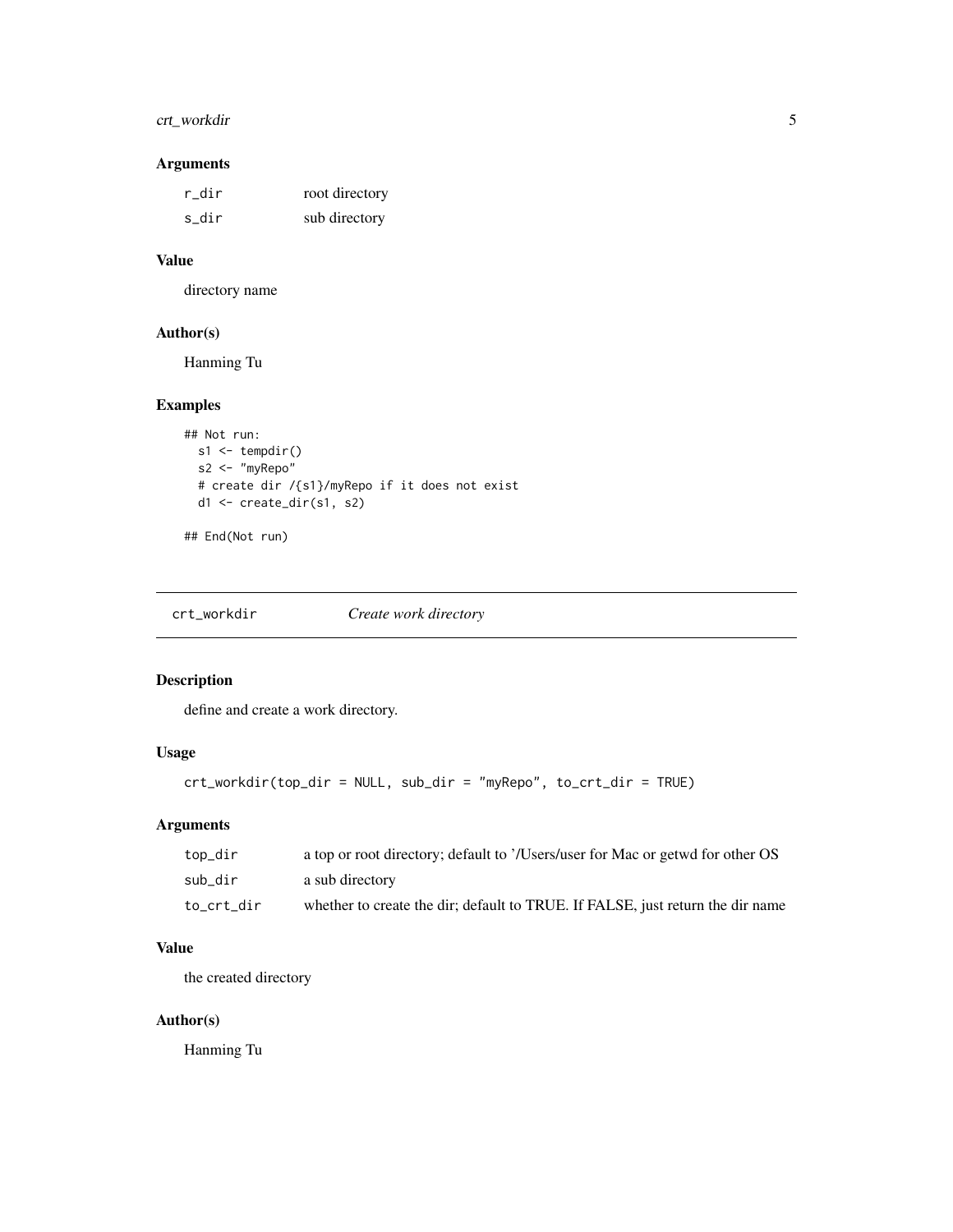# Examples

```
## Not run:
 d1 \leftarrow tempdir()r1 <- crt_workdir(d1)
  r2 <- crt_workdir(d1, to_crt_dir = FALSE) # just return the dir
## End(Not run)
```
cvt\_class2df *Convert a class to data fram*

# Description

Convert class or list to a data frame

#### Usage

 $\text{cvt}\_\text{class}2df(x, \text{ exc} = \text{"`}\_\text{--"\,}, \text{ condition} = \text{FALSE}$ 

#### Arguments

| X         | a class or list         |
|-----------|-------------------------|
| exc       | exclude pattern         |
| condition | condition for excluding |

# Author(s)

Hanming Tu

# Examples

r1 <- Sys.getenv() r2 <- cvt\_class2df(r1)

cvt\_list2df *Convert list to data frame*

# Description

convert list to a data frame with the following structure: variable, level, type, value

#### Usage

cvt\_list2df(a)

<span id="page-5-0"></span>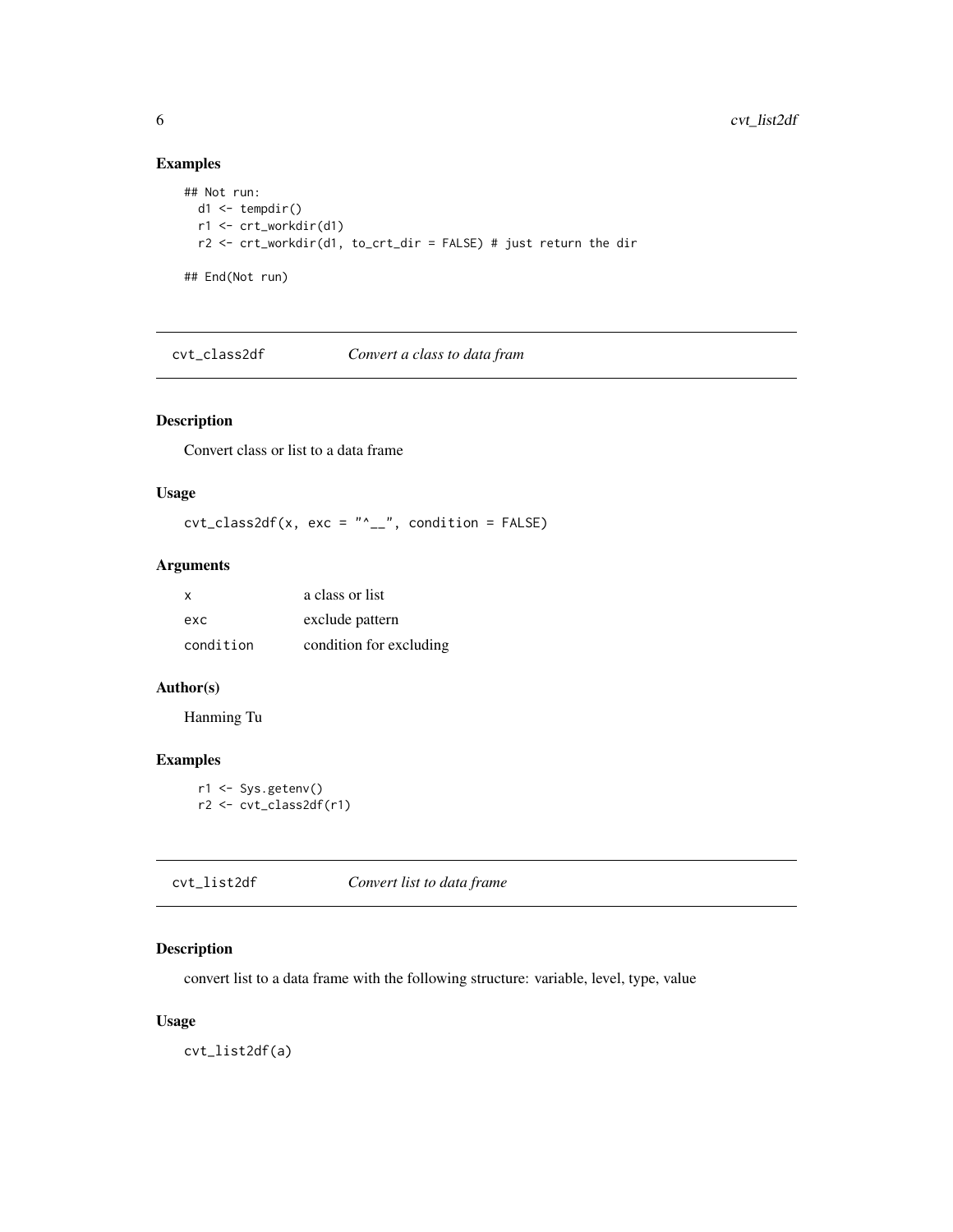# <span id="page-6-0"></span>download\_fns 7

#### Arguments

a a list returned by read\_yml or any list

#### Value

data frame

# Author(s)

Hanming Tu

#### Examples

```
## Not run:
  a <- "https://github.com/phuse-org/phuse-scripts/raw/master"
  b <- "development/R/scripts"
  c <- "Draw_Dist2_R.yml"
  f1 <- paste(a, b, c, sep = '/')
  r1 < - read_yml(f1)
  r2 <- cvt_list2df(r1)
```
## End(Not run)

download\_fns *Download files from a repository*

# Description

download files defined in the input data frame.

#### Usage

```
download_fns(df, tgtDir = NULL,
 baseDir = "https://github.com/phuse-org/phuse-scripts/raw/master")
```
# Arguments

| df      | a data frame containing file names produced from extract fine                                                                   |
|---------|---------------------------------------------------------------------------------------------------------------------------------|
| tgtDir  | target directory for storing the files                                                                                          |
| baseDir | base directory in the repository including the repo URL. Default to "https://github.com/phuse-<br>org/phuse-scripts/raw/master" |

#### Author(s)

Hanming Tu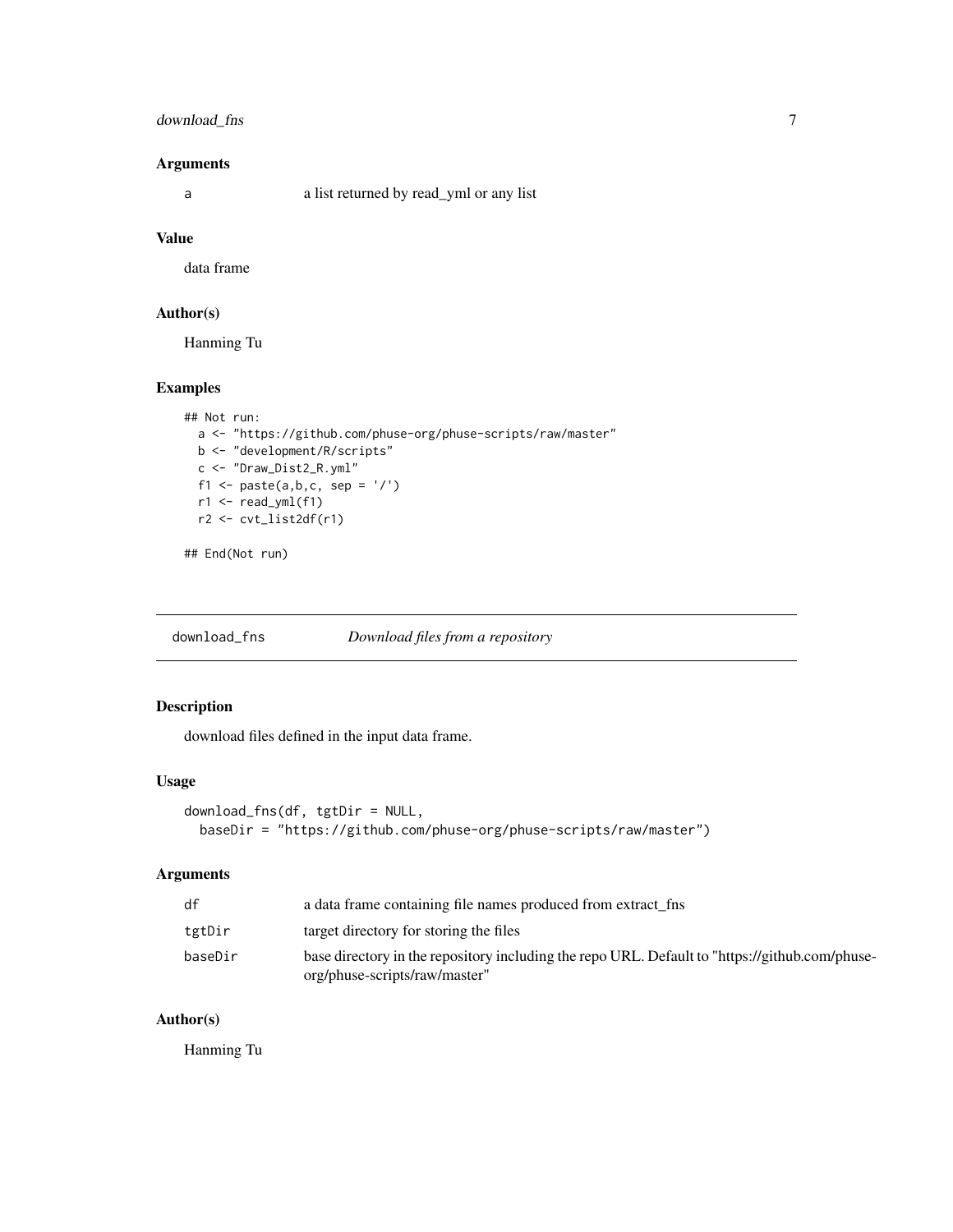# Examples

```
## Not run:
  a <- "https://github.com/phuse-org/phuse-scripts/raw/master"
  b <- "development/R/scripts"
  c <- "Draw_Dist2_R.yml"
  f1 <- paste(a, b, c, sep = '/')
  f2 \leftarrow \text{read\_yml}(f1)f3 <- extract_fns(f2)
  f4 <- download_fns(f3)
```
## End(Not run)

download\_script *Download files defined in script metadata*

#### Description

download scripts, data or any file defined in the script metadata.

# Usage

```
download_script(cfg, wkDir = "workdir", source_lib = TRUE)
```
# Arguments

| cfg        | a list containing script metadata                                   |
|------------|---------------------------------------------------------------------|
| wkDir      | work directory where the files will be downloaded to                |
| source lib | whether to source the library defined for the scrpt in the metadata |

#### Value

target directory name

# Author(s)

Hanming Tu

#### Examples

```
## Not run:
  a <- "https://github.com/phuse-org/phuse-scripts/raw/master"
  b <- "development/R/scripts"
  c <- "Draw_Dist2_R.yml"
  f1 <- paste(a,b,c, sep = '/')
  f2 \leftarrow \text{read\_yml}(f1)f3 <- download_script(f2)
```
## End(Not run)

<span id="page-7-0"></span>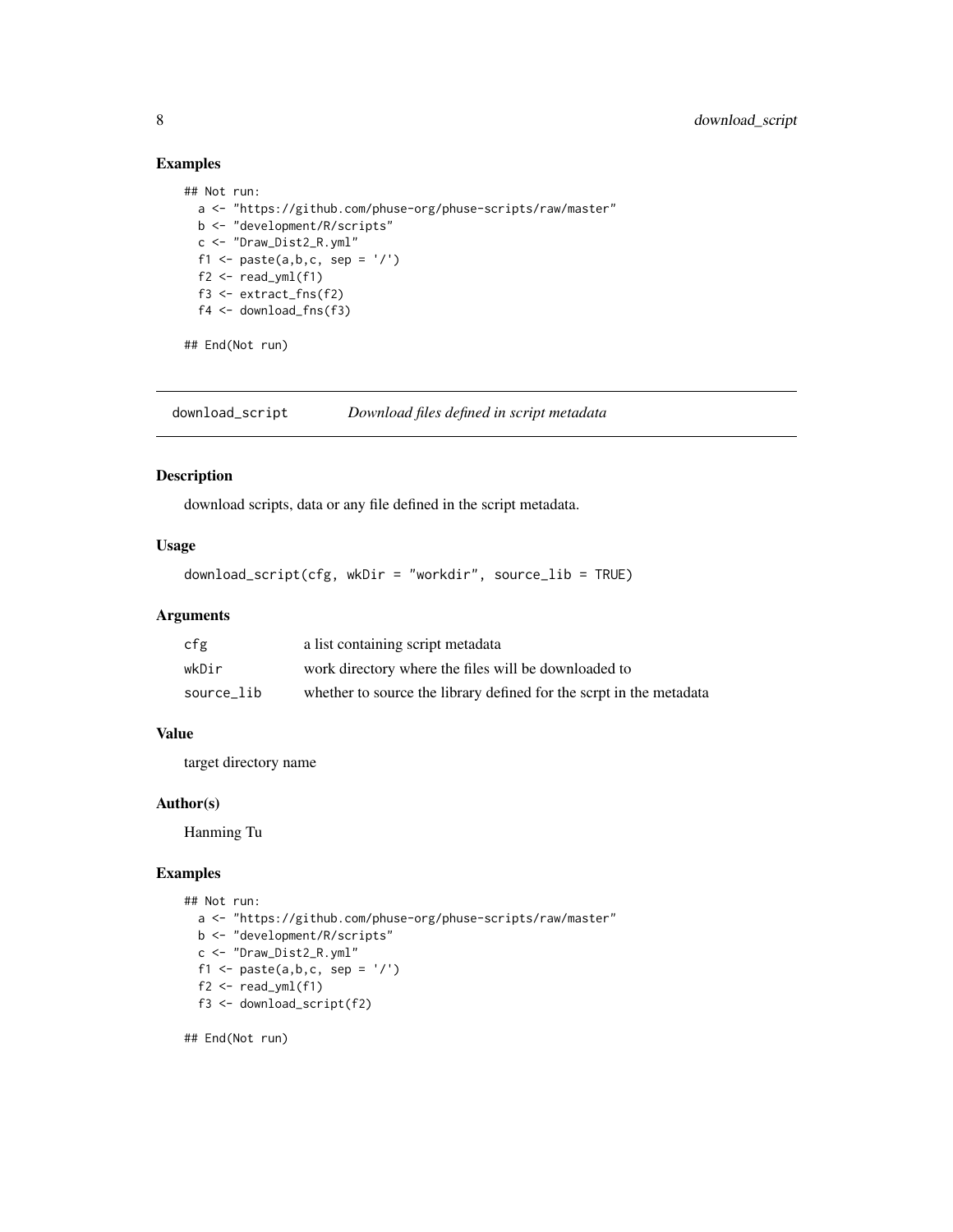<span id="page-8-0"></span>download\_script\_files *Download files from a repository*

#### Description

download files defined in the input list from a repository.

#### Usage

```
download_script_files(fns, tgtDir,
 baseDir = "https://github.com/phuse-org/phuse-scripts/raw/master",
  scriptDir = "data/send/PDS/Xpt")
```
#### Arguments

| fns       | a list containing file names                                                                                                    |
|-----------|---------------------------------------------------------------------------------------------------------------------------------|
| tgtDir    | target directory for storing the files                                                                                          |
| baseDir   | base directory in the repository including the repo URL. Default to "https://github.com/phuse-<br>org/phuse-scripts/raw/master" |
| scriptDir | script directory in the repository                                                                                              |

#### Author(s)

Hanming Tu

#### Examples

```
## Not run:
 fns <- c("dm.xpt","ex.xpt")
 dir <- tempdir()
 a <- download_script_files(fns, dir)
```
## End(Not run)

echo\_msg *Echo message*

#### Description

This method displays or writes the message based on debug level. The filehandler is provided through environment variable 'log\_fn', and the outputs are written to the file. This method will display message or a hash array based on debug level ('d\_level'). If 'd\_level' is set to '0', no message or array will be displayed. If 'd\_level' is set to '2', it will only display the message level (lvl) is less than or equal to '2'. If you call this method without providing a message level, the message level (lvl) is default to '0'. Of course, if no message is provided to the method, it will be quietly returned. If 'd\_level' is set to '1', all the messages with default message level, i.e., 0, and '1' will be displayed. The higher level messages will not be displayed.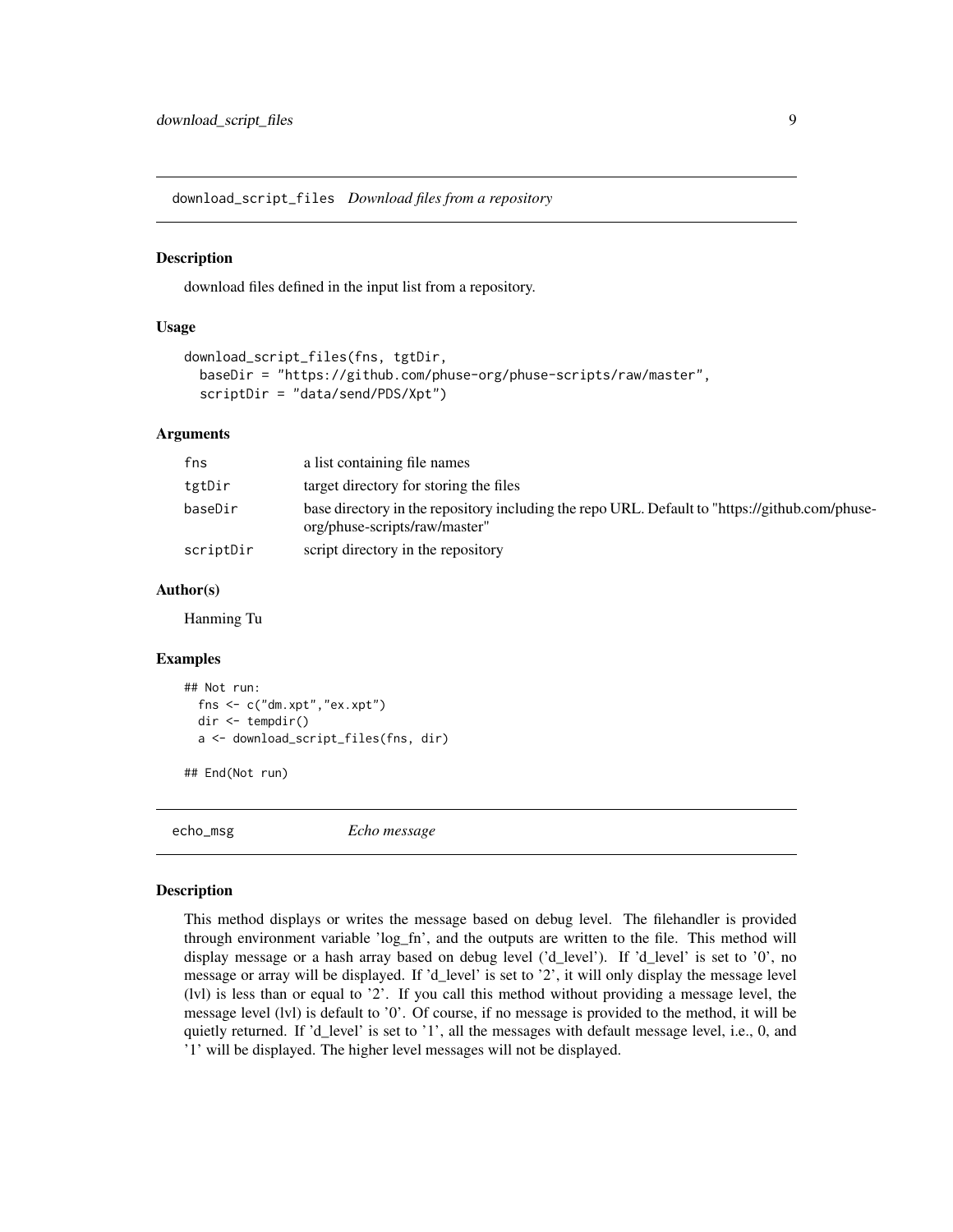# <span id="page-9-0"></span>Usage

echo\_msg(prg, step, msg,  $1vl = 0$ , fn = NULL)

# Arguments

| prg  | program name calling from                                                                                                               |
|------|-----------------------------------------------------------------------------------------------------------------------------------------|
| step | step in the program                                                                                                                     |
| msg  | the message to be displayed. No newline is needed in the end of the message. It<br>will add the newline code at the end of the message. |
| 1v1  | the message level is assigned to the message. If it is higher than the debug level,<br>then the message will not be displayed.          |
| fn   | log file name                                                                                                                           |

# Value

message

# Author(s)

Hanming Tu

# Examples

NULL;

| extract_fns | Extract File Names from Script Metadata |
|-------------|-----------------------------------------|
|-------------|-----------------------------------------|

# Description

extract folders and file names from a list containing script metadata.

# Usage

extract\_fns(lst)

# Arguments

lst a list containing script metadata

# Value

a data frame (subdir, filename) containing parsed file names

# Author(s)

Hanming Tu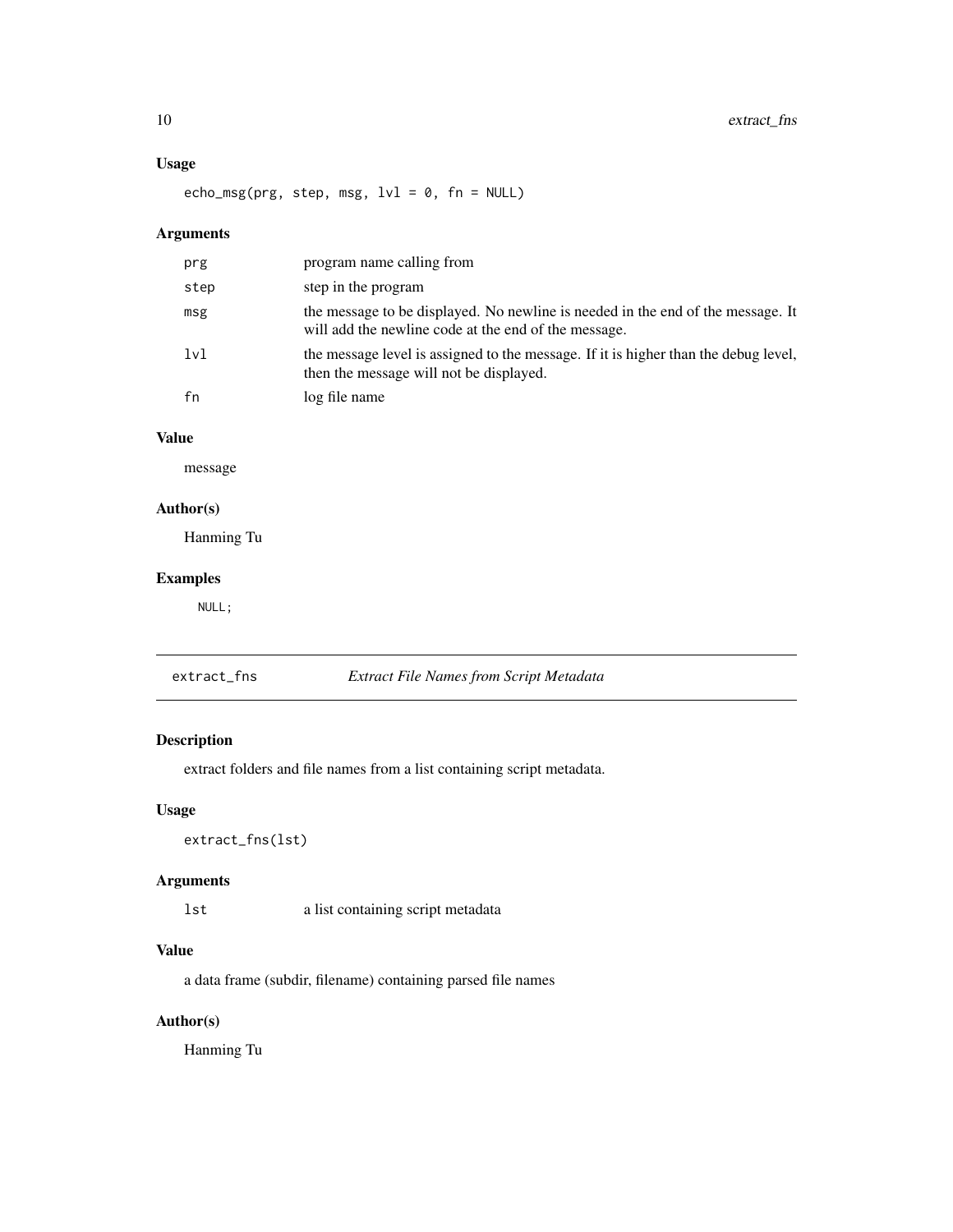# <span id="page-10-0"></span>get\_inputs 11

#### Examples

a <- "https://github.com/phuse-org/phuse-scripts/raw/master" b <- "development/R/scripts" c <- "Draw\_Dist2\_R.yml" f1 <- paste $(a,b,c, sep = '$ /')  $f2 \leftarrow \text{read\_yml}(f1)$ f3 <- extract\_fns(f2)

get\_inputs *Get Inputs from Input Sources*

# Description

Get inputs from interactive session (shiny webpage), command line or script metadata.

# Usage

get\_inputs(fn = NULL, input = NULL, cmd = NULL)

# Arguments

| fn    | a file name or URL pointing to script metadata file |
|-------|-----------------------------------------------------|
| input | the input parameter from shiny webpage              |
| cmd   | the cmmand Args                                     |

#### Value

a list of input values provided for the script

# Author(s)

Hanming Tu

```
a <- "https://github.com/phuse-org/phuse-scripts/raw/master"
b <- "development/R/scripts"
c <- "Draw_Dist2_R.yml"
f1 <- paste(a, b, c, sep = '/')
r1 <- get_inputs(f1)
```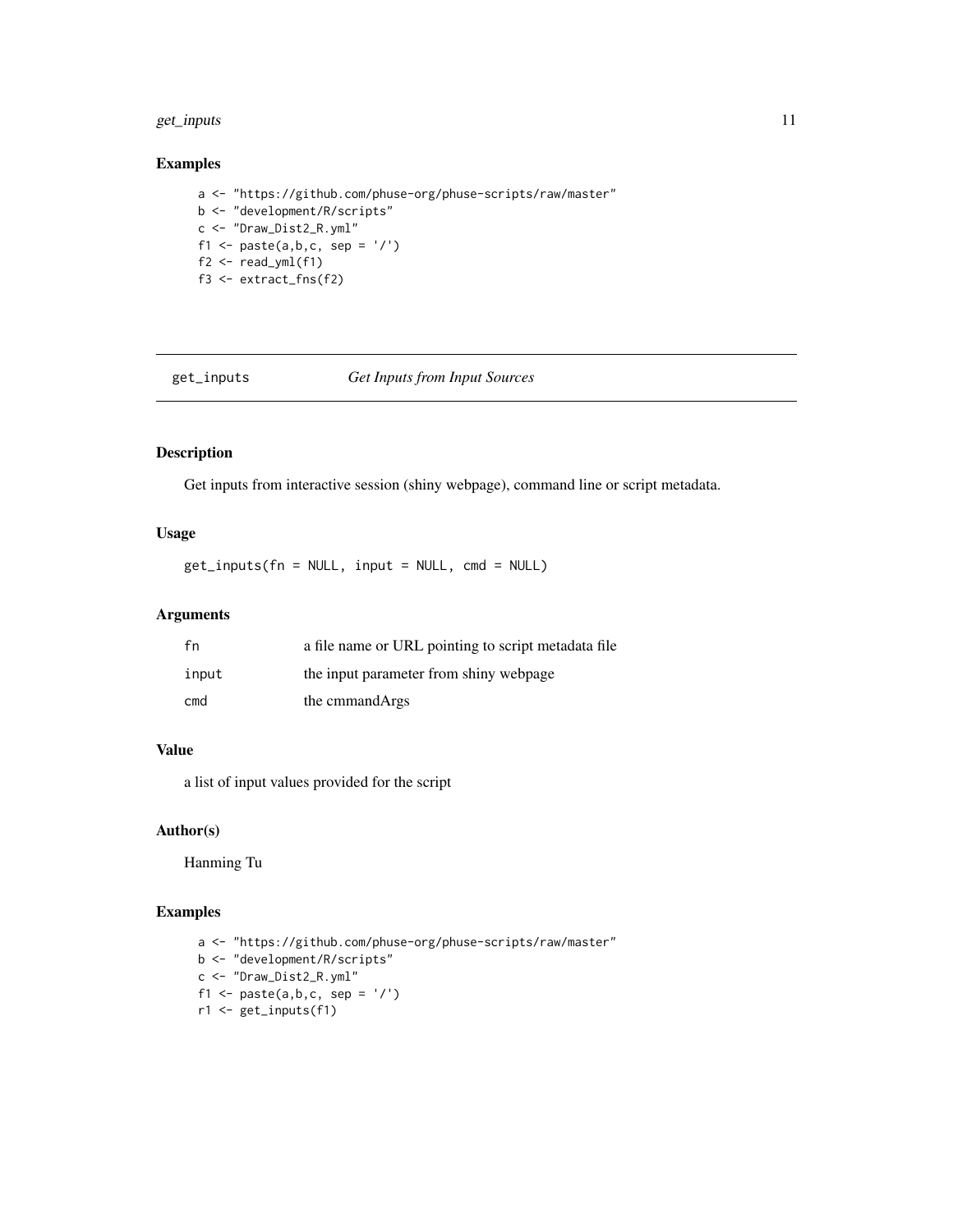<span id="page-11-0"></span>

Get inputs from script metadata.

# Usage

get\_yml\_inputs(fn = NULL)

#### Arguments

fn a file name or URL pointing to script metadata file

#### Value

a list of input values provided for the script

#### Author(s)

Hanming Tu

# Examples

a <- "https://github.com/phuse-org/phuse-scripts/raw/master" b <- "development/R/scripts" c <- "Draw\_Dist2\_R.yml" f1 <- paste $(a,b,c, sep = '$ /') r1 <- get\_inputs(f1)

init\_cfg *Initialize configuration for phuse*

#### Description

read script metadata file in the repository and merged it with a local script metadata file if it exists.

#### Usage

```
init_cfg(cfg)
```
#### Arguments

cfg a list containing script metadata information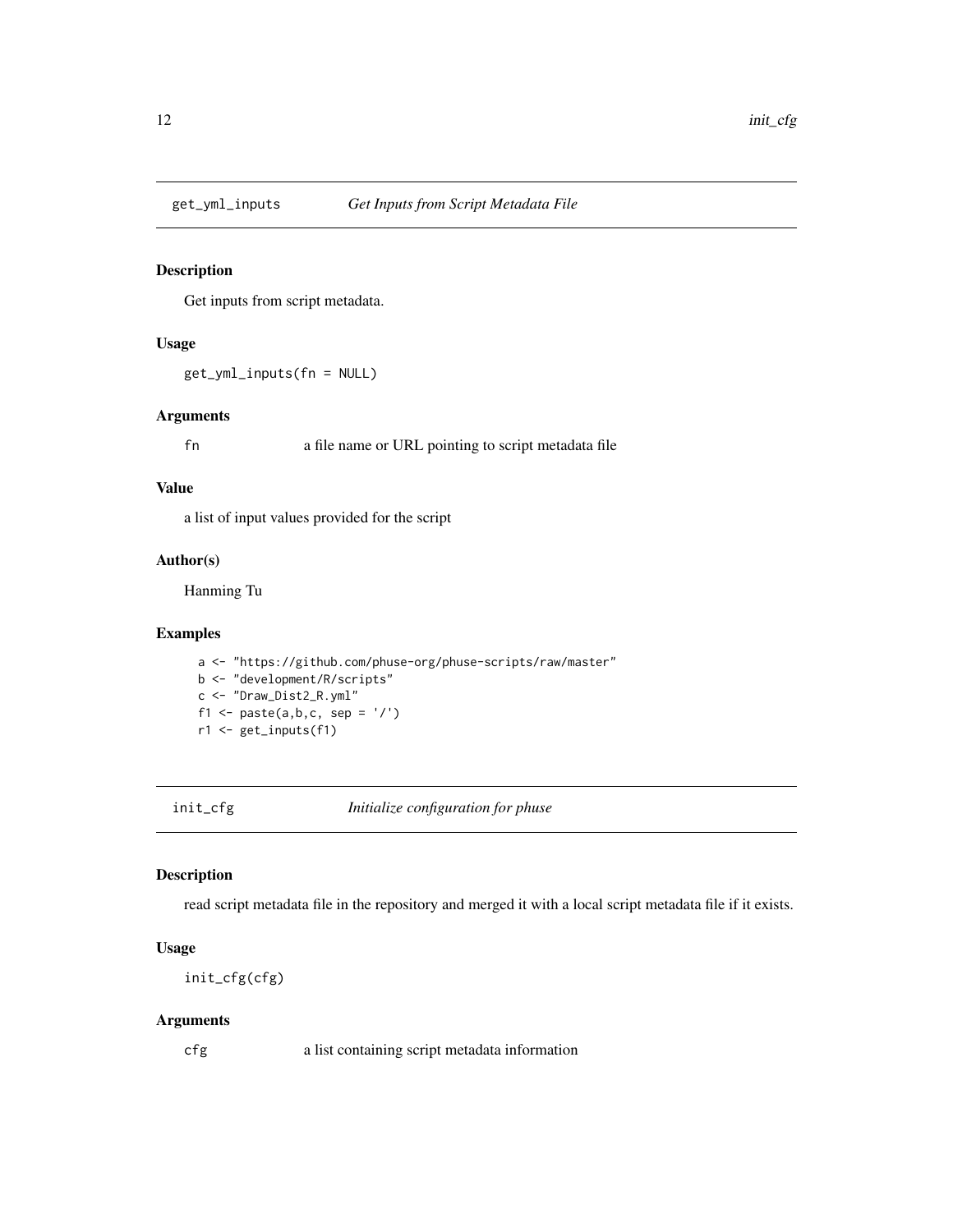#### <span id="page-12-0"></span>is\_empty 13

# Value

a list containing the merged configuration

# Author(s)

Hanming Tu

# Examples

```
a <- "https://github.com/phuse-org/phuse-scripts/raw/master"
b <- "development/R/scripts"
c <- "Draw_Dist2_R.yml"
f1 <- paste(a, b, c, sep = '/')
f2 \leftarrow \text{read\_yml}(f1)r1 <- init_cfg(f2)
```
is\_empty *Check if a variable is na or null or space*

# Description

check if string or list is empty (na, null or blank spaces).

#### Usage

is\_empty(x)

# Arguments

x a list or string

#### Value

true or false

#### Author(s)

Hanming Tu

```
is_empty(NULL);
is_empty('');
is_empty(NA);
```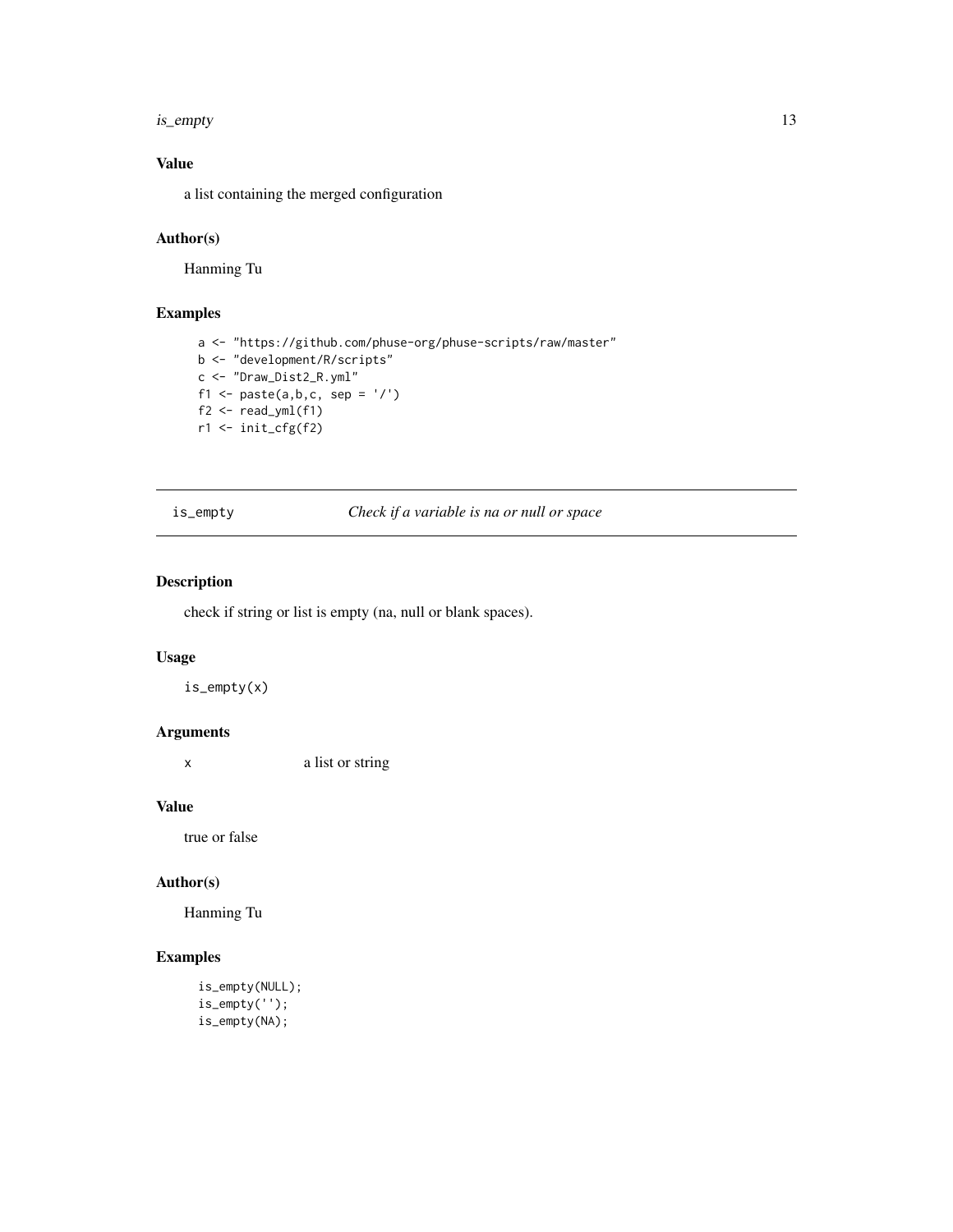<span id="page-13-0"></span>

compare two lists using the first list as a base; update the values of the first list if the second one has different values; add varibles to the first if they doe not exist in the first list.

#### Usage

merge\_lists(a, b)

#### Arguments

| a  | the 1st list |
|----|--------------|
| h, | the 2nd list |

#### Value

a list containing the merged configuration

#### Author(s)

Hanming Tu

#### Examples

```
a <- "https://github.com/phuse-org/phuse-scripts/raw/master"
b <- "development/R/scripts"
c <- "Draw_Dist_R.yml"
f1 <- paste(a, b, c, sep = '/')
dr <- resolve(system.file("examples", package = "phuse"), "02_display")
f2 <- \text{paste}(dr, "www", "Draw\_Dist_R.yml", sep = '}/')r1 < - read_yml(f1)
r2 < - read_yml(f2)
r3 <- merge_lists(r1, r2)
```
read\_yml *Read YML file into a list*

#### Description

read script metadata file in the repository or in a local folder.

#### Usage

read\_yml(fn)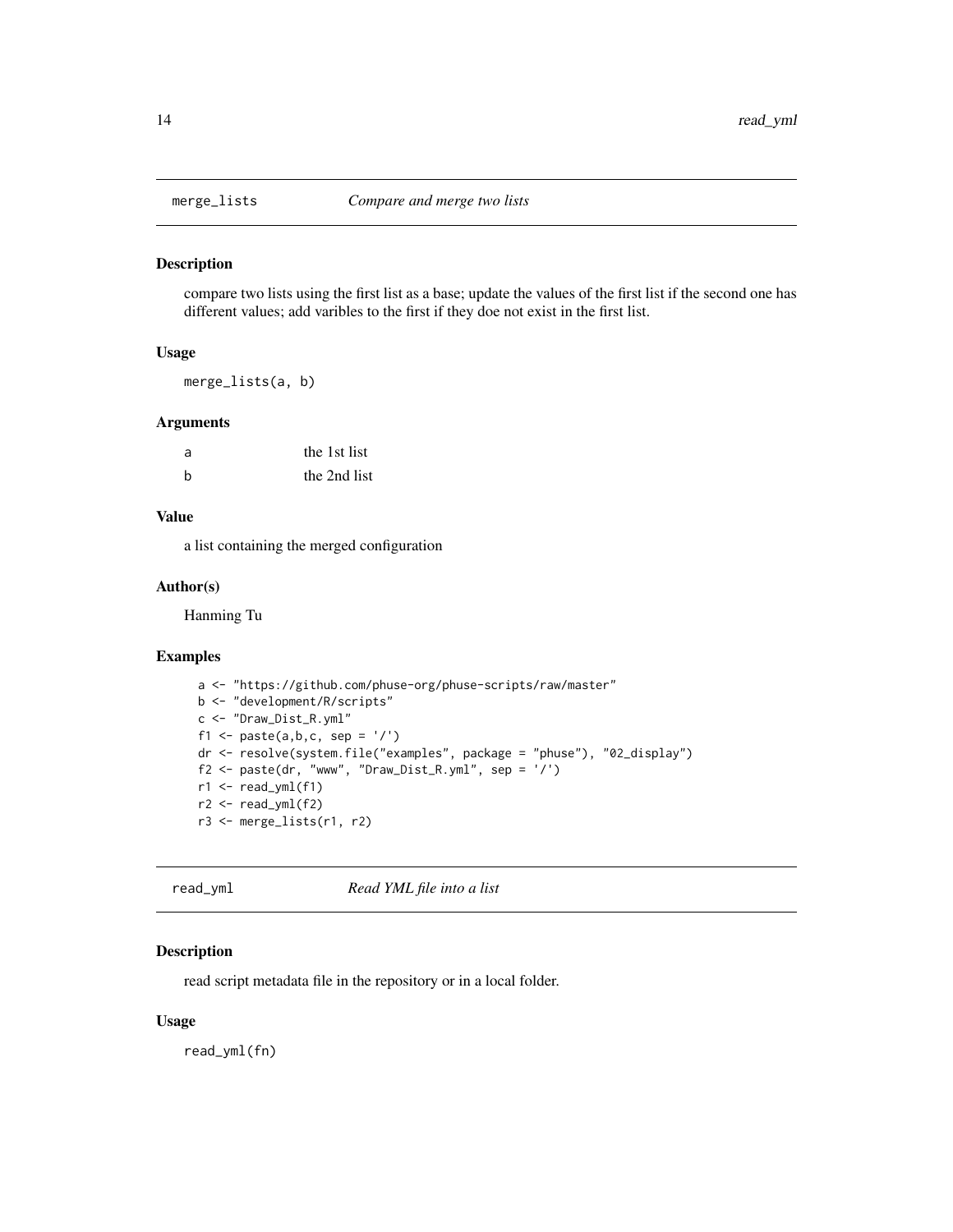#### <span id="page-14-0"></span>resolve the state of the state of the state of the state of the state of the state of the state of the state of the state of the state of the state of the state of the state of the state of the state of the state of the st

#### Arguments

fn a URL or file name containing script metadata

# Value

a list containing the parsed metadata tags

# Author(s)

Hanming Tu

# Examples

```
a <- "https://github.com/phuse-org/phuse-scripts/raw/master"
b <- "development/R/scripts"
c <- "Draw_Dist2_R.yml"
f1 <- paste(a, b, c, sep = '/')
r1 <- get_inputs(f1)
```
resolve *Resolve absolute path*

#### Description

Resolve absolute directory

# Usage

resolve(dir, relpath)

# Arguments

| dir     | directory     |
|---------|---------------|
| relpath | relative path |

#### Author(s)

Hanming Tu

```
resolve("/Users/htu/myRepo", "scripts")
# get "/Users/htu/myRepo/scripts"
```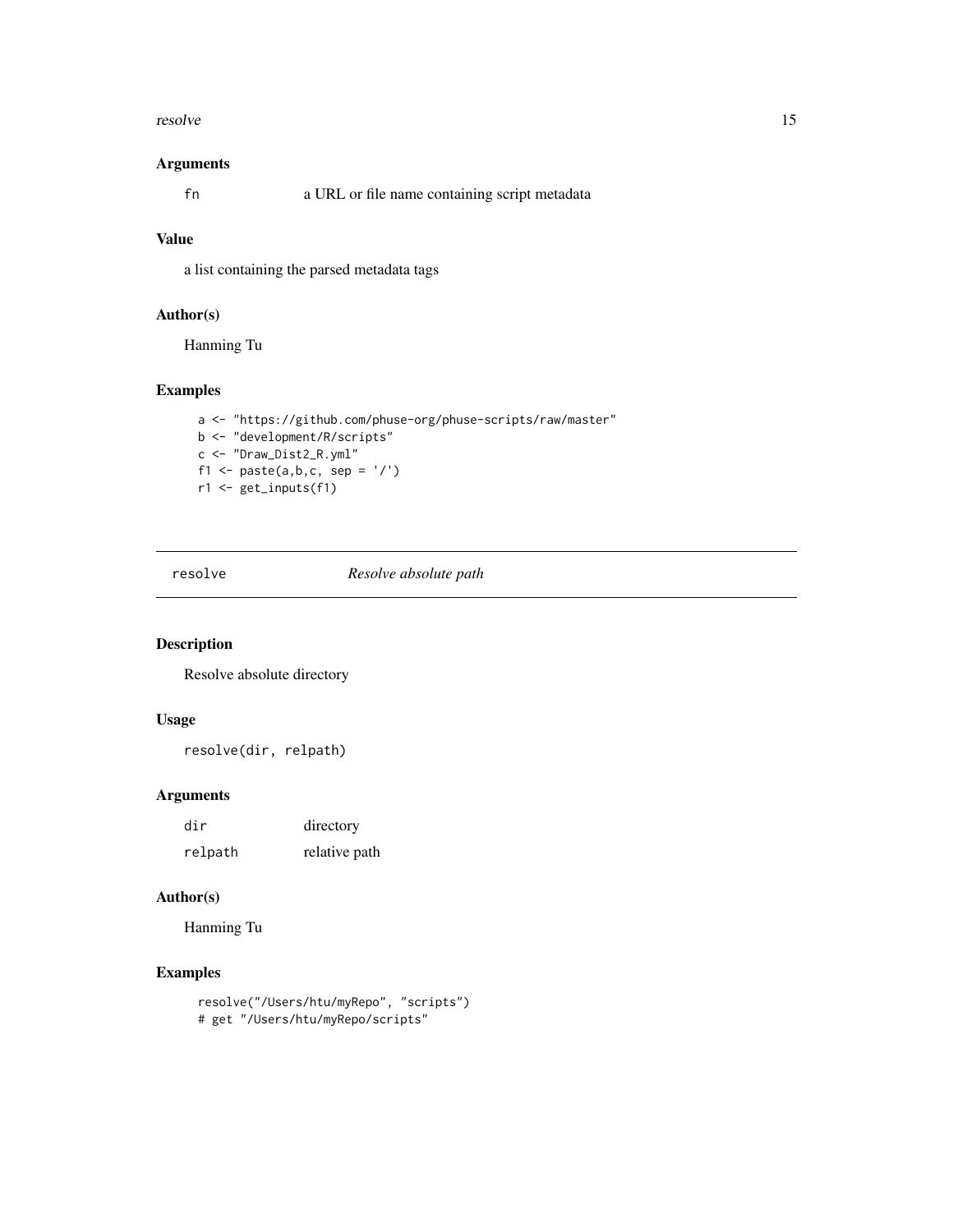<span id="page-15-0"></span>

run examples stored in the example folder.

#### Usage

```
run_example(example = NA, pkg = "phuse", port = NULL,
  launch.browser = getOption("shiny.launch.browser", interactive()),
 host = getOption("shiny.host", "127.0.0.1"), display.mode = c("auto",
  "normal", "showcase"))
```
#### Arguments

| example      | Example name                                           |
|--------------|--------------------------------------------------------|
| pkg          | package name                                           |
| port         | Port number                                            |
|              | launch.browser define the browser-shiny.launch.browser |
| host         | define the host or ip address                          |
| display.mode | modes are auto, normal or showcase                     |

#### Author(s)

Hanming Tu

# Examples

```
## Not run:
 library(phuse)
 run_example("02_display")
```
## End(Not run)

search\_github *Search GitHub and build a script index data frame*

#### Description

Use GitHub search API to search for YML files in phuse-scripts repository and output the list.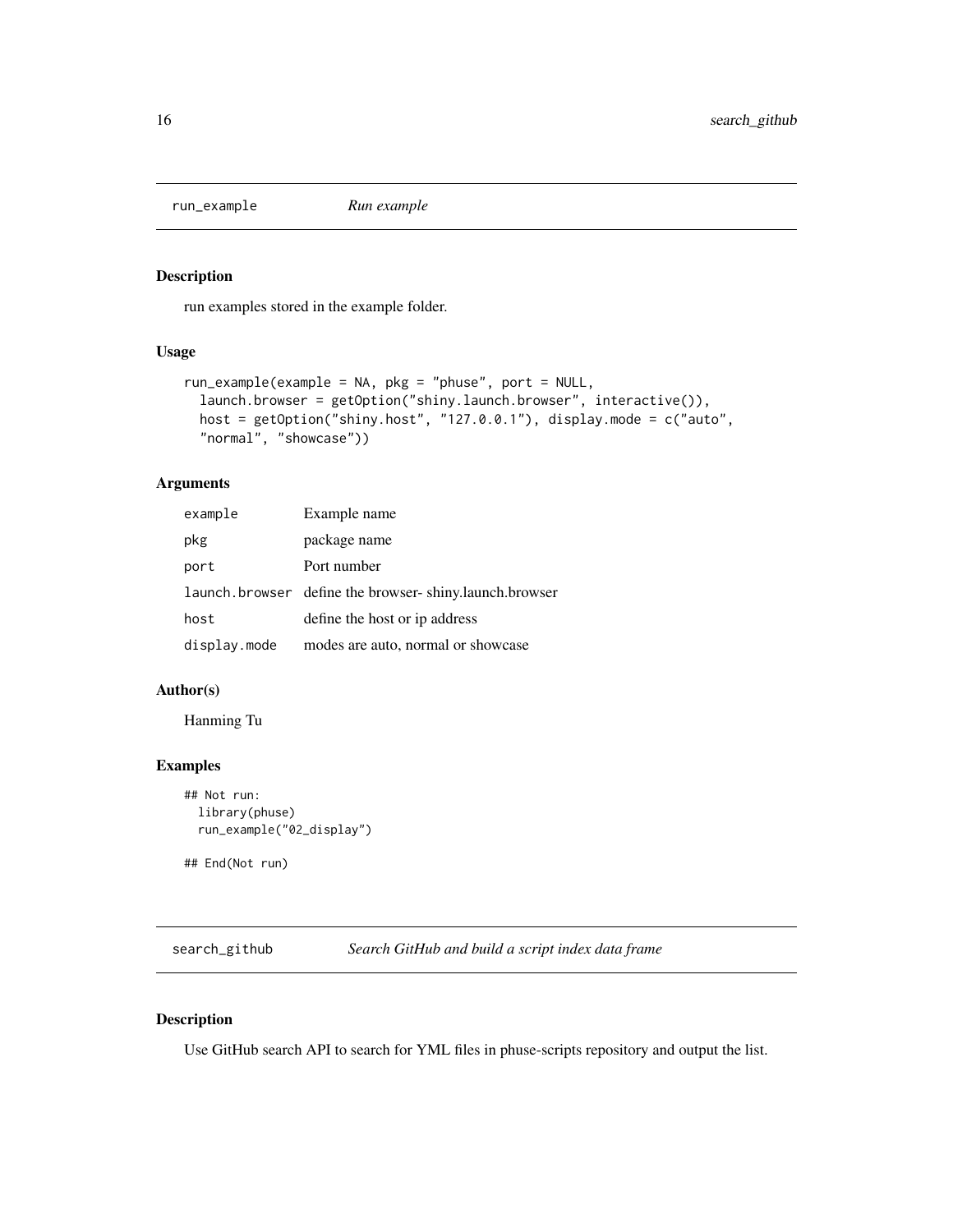search\_github 17

# Usage

```
search_github(filename = "*.yml",
 rep_url = "https://github.com/phuse-org/phuse-scripts",
 rep_dir = "tree/master",
 rep_base = "https://raw.githubusercontent.com/phuse-org/phuse-scripts/master",
 out_type = "fn", work_dir = NULL, output_fn = NULL,
 days_to_update = 7, fn\_only = FALSE)
```
# Arguments

| filename  | file names to be searched; default to *.yml.                                                                                                    |
|-----------|-------------------------------------------------------------------------------------------------------------------------------------------------|
| rep_url   | a URL for a remote repository and default to 'https://github.com/phuse-org/phuse-<br>scripts'                                                   |
| rep_dir   | rep dir for file name; default to 'tree/master'                                                                                                 |
| rep_base  | a URL for repository base folder; default to "https://github.com/phuse-org/phuse-<br>scripts/raw/master"                                        |
| out_type  | output type; default to 'fn' - just file names.                                                                                                 |
| work_dir  | a local directory to host the files containing a list of YML files; default to tem-<br>pdir()/myRepo                                            |
| output_fn | a CSV file name for outputing a list of YML files; default to "repo_name_yml.csv                                                                |
|           | days_to_update number of days before the output_fn is updated; default to 7 days. Set it to a<br>negative number make it to update immediately. |
| fn_only   | return file name only; default to FALSE                                                                                                         |

# Value

a list of YML files

#### Author(s)

Hanming Tu

```
## Not run:
  r1 <- search_github('*.yml')
## End(Not run)
```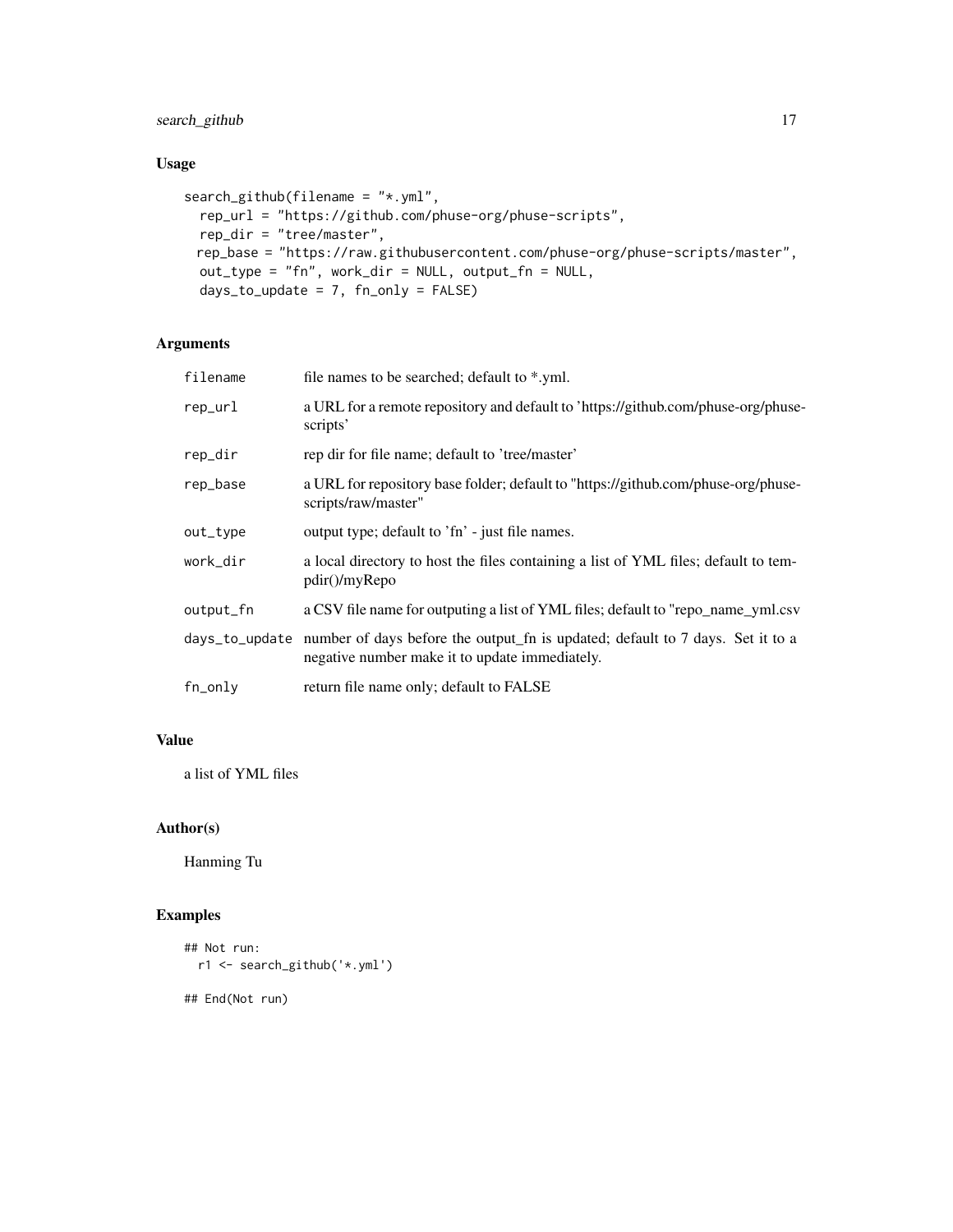<span id="page-17-0"></span>

start phuse web appllication framework.

# Usage

```
start_phuse(n = 2, pkg = "phase", pt = NULL,lb = getOption("shiny.launch.browser", interactive()),
 ht = getOption("shiny.host", "127.0.0.1"), dm = "normal",
 msg_lvl = NULL
```
# Arguments

| n         | Example number                             |
|-----------|--------------------------------------------|
| pkg       | package name                               |
| pt        | Port number                                |
| 1b        | define the browser-shiny.launch.browser    |
| ht        | define the host or ip address              |
| dm        | display modes are auto, normal or showcase |
| $msg_lvl$ | message level                              |

# Author(s)

Hanming Tu

# Examples

```
## Not run:
 library(phuse)
 start_phusee() # default to "02_display"
 start_phuse(1) # start "01_html"
```
## End(Not run)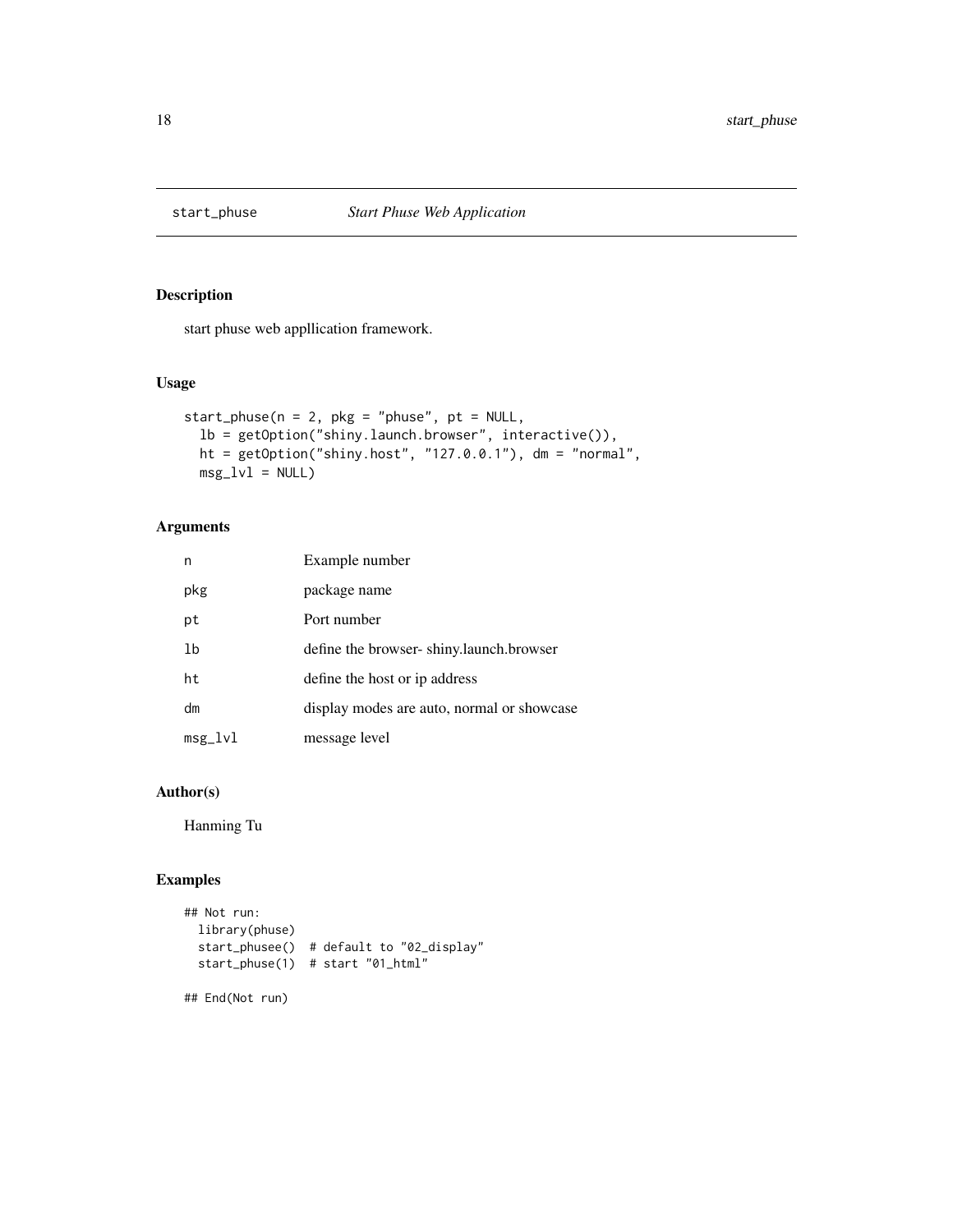<span id="page-18-0"></span>

Check if URL exists.

# Usage

```
url.exists(url = "https://github.com/phuse-org/phuse-scripts.git",
  show = FALSE)
```
# Arguments

| ur1  | a URL for a remote repository and default to 'https://github.com/phuse-org/phuse- |
|------|-----------------------------------------------------------------------------------|
|      | scripts.git'                                                                      |
| show | bolean variable: default to FALSE                                                 |

# Value

TRUE or FALSE

# Author(s)

Hanming Tu

# Examples

url.exists('https://github.com/phuse-org/phuse-scripts.git')